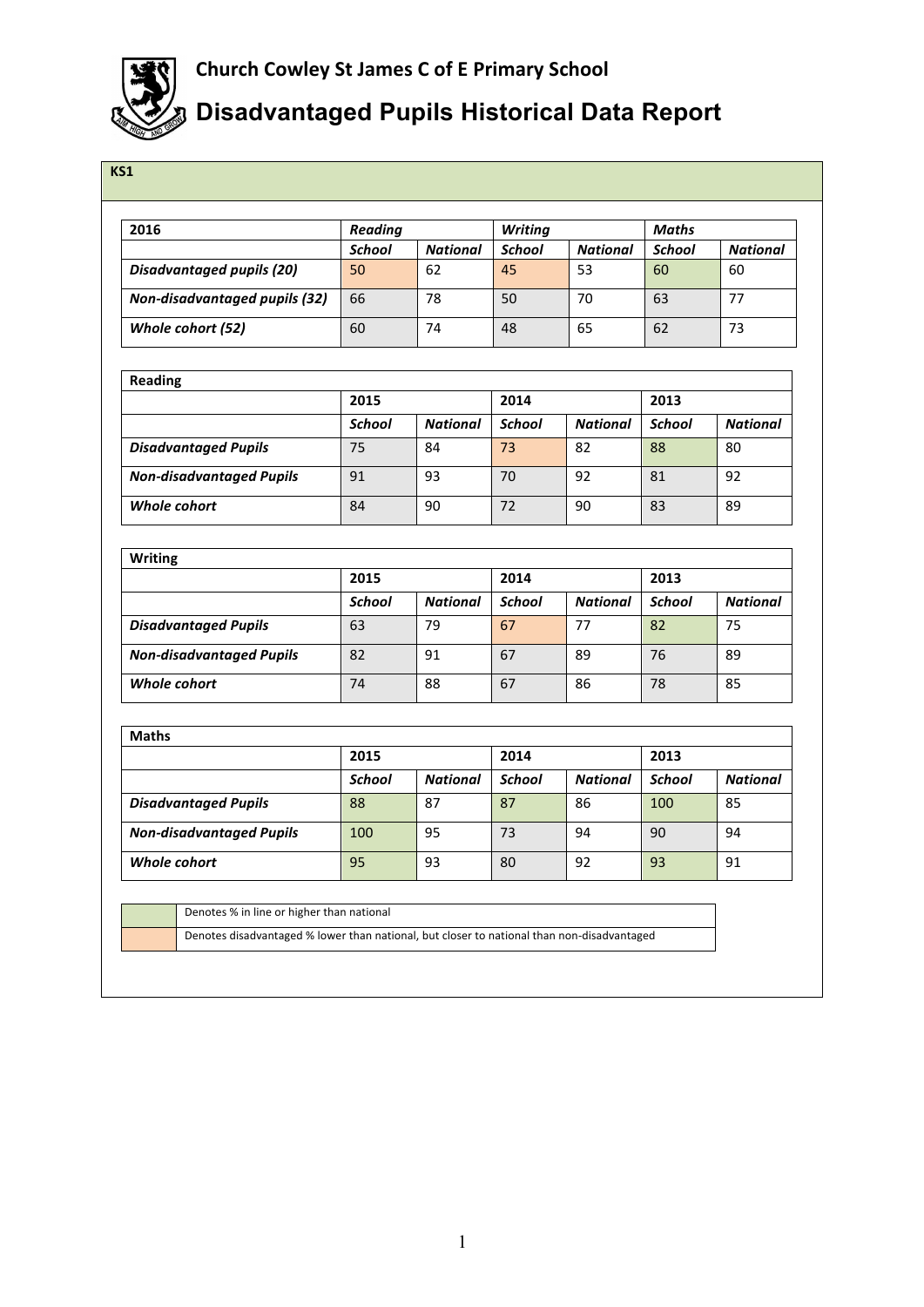

## **Disadvantaged Pupils Historical Data Report**

| 2016                                             | <b>Reading</b> |                     | <b>Writing</b> |                     |                 | <b>Maths</b>        | <b>RWM</b><br><b>Combined</b> |                                  | Spelling,<br><b>Grammar</b> | punctuation<br>&    |  |
|--------------------------------------------------|----------------|---------------------|----------------|---------------------|-----------------|---------------------|-------------------------------|----------------------------------|-----------------------------|---------------------|--|
|                                                  | School         | <b>Nation</b><br>al | <b>School</b>  | <b>Nation</b><br>al | School          | <b>Nation</b><br>al | School                        | <b>Nation</b><br>al              | <b>School</b>               | <b>Nation</b><br>al |  |
| <b>Disadvantaged</b><br>pupils (18)              | 33             | 53                  | 44             | 64                  | 22              | 57                  | 17                            | 39                               | 39                          | 61                  |  |
| Non-disadvant<br>pupils (42)                     | 45             | 71                  | 71             | 79                  | 43              | 75                  | 31                            | 60                               | 64                          | 78                  |  |
| Whole cohort<br>(60)                             | 42             | 66                  | 63             | 74                  | 37              | 70                  | 27                            | 53                               | 57                          | 72                  |  |
| <b>KS2 Reading</b>                               |                |                     |                |                     |                 |                     |                               |                                  |                             |                     |  |
|                                                  |                |                     | 2015           |                     |                 | 2014                |                               | 2013                             |                             |                     |  |
|                                                  |                |                     | <b>School</b>  |                     | <b>National</b> | <b>School</b>       | <b>National</b>               |                                  | <b>School</b>               | <b>National</b>     |  |
| <b>Disadvantaged Pupils</b>                      |                |                     | 77             | 83                  |                 | 47                  | 82                            | 85                               |                             | 78                  |  |
| <b>Non-disadvantaged Pupils</b>                  |                |                     | 85             | 92                  |                 | 84                  | 92                            | 85                               |                             | 89                  |  |
| Whole cohort                                     |                |                     | 82             | 89                  |                 | 72                  | 89                            | 85                               | 86                          |                     |  |
| <b>KS2 Writing</b>                               |                |                     |                |                     |                 |                     |                               |                                  |                             |                     |  |
|                                                  |                |                     | 2015           |                     |                 | 2014                |                               | 2013                             |                             |                     |  |
|                                                  |                |                     | <b>School</b>  |                     | <b>National</b> | <b>School</b>       |                               | <b>National</b><br><b>School</b> |                             | <b>National</b>     |  |
| <b>Disadvantaged Pupils</b>                      |                |                     | 73             | 79                  |                 | 53                  | 76                            | 75                               |                             | 73                  |  |
| <b>Non-disadvantaged Pupils</b>                  |                |                     | 82             | 90                  |                 | 84                  | 89                            | 82                               |                             | 87                  |  |
| Whole cohort                                     |                |                     | 79             | 87                  |                 | 74                  | 85                            | 80                               |                             | 83                  |  |
| <b>KS2 Maths</b>                                 |                |                     |                |                     |                 |                     |                               |                                  |                             |                     |  |
|                                                  |                |                     | 2015           |                     |                 | 2014                |                               |                                  | 2013                        |                     |  |
|                                                  |                |                     | <b>School</b>  |                     | <b>National</b> | <b>School</b>       | <b>National</b>               |                                  | <b>School</b>               | <b>National</b>     |  |
| <b>Disadvantaged Pupils</b>                      |                |                     | 82             | 80                  |                 | 47                  | 78                            | 85                               |                             | 77                  |  |
| <b>Non-disadvantaged Pupils</b>                  |                |                     | 82             | 90                  |                 | 84                  | 90                            | 85                               |                             | 88                  |  |
| Whole cohort                                     |                |                     | 82             | 87                  |                 | 72                  |                               | 85                               |                             | 85                  |  |
| <b>KS2 Combined (Reading, Writing and Maths)</b> |                |                     |                |                     |                 |                     |                               |                                  |                             |                     |  |
|                                                  |                |                     | 2015           |                     |                 | 2014                |                               | 2013                             |                             |                     |  |
|                                                  |                |                     | School         |                     | <b>National</b> | <b>School</b>       | <b>National</b>               |                                  | <b>School</b>               | <b>National</b>     |  |
| <b>Disadvantaged Pupils</b>                      |                |                     | 68             | 70                  |                 | 41                  | 67                            | 70                               |                             | 63                  |  |
| <b>Non-disadvantaged Pupils</b>                  |                |                     | 76             | 85                  |                 | 78                  | 83                            | 77                               |                             | 81                  |  |
| Whole cohort                                     |                | 73                  | 80             |                     | 67              | 79                  | 75                            |                                  | 75                          |                     |  |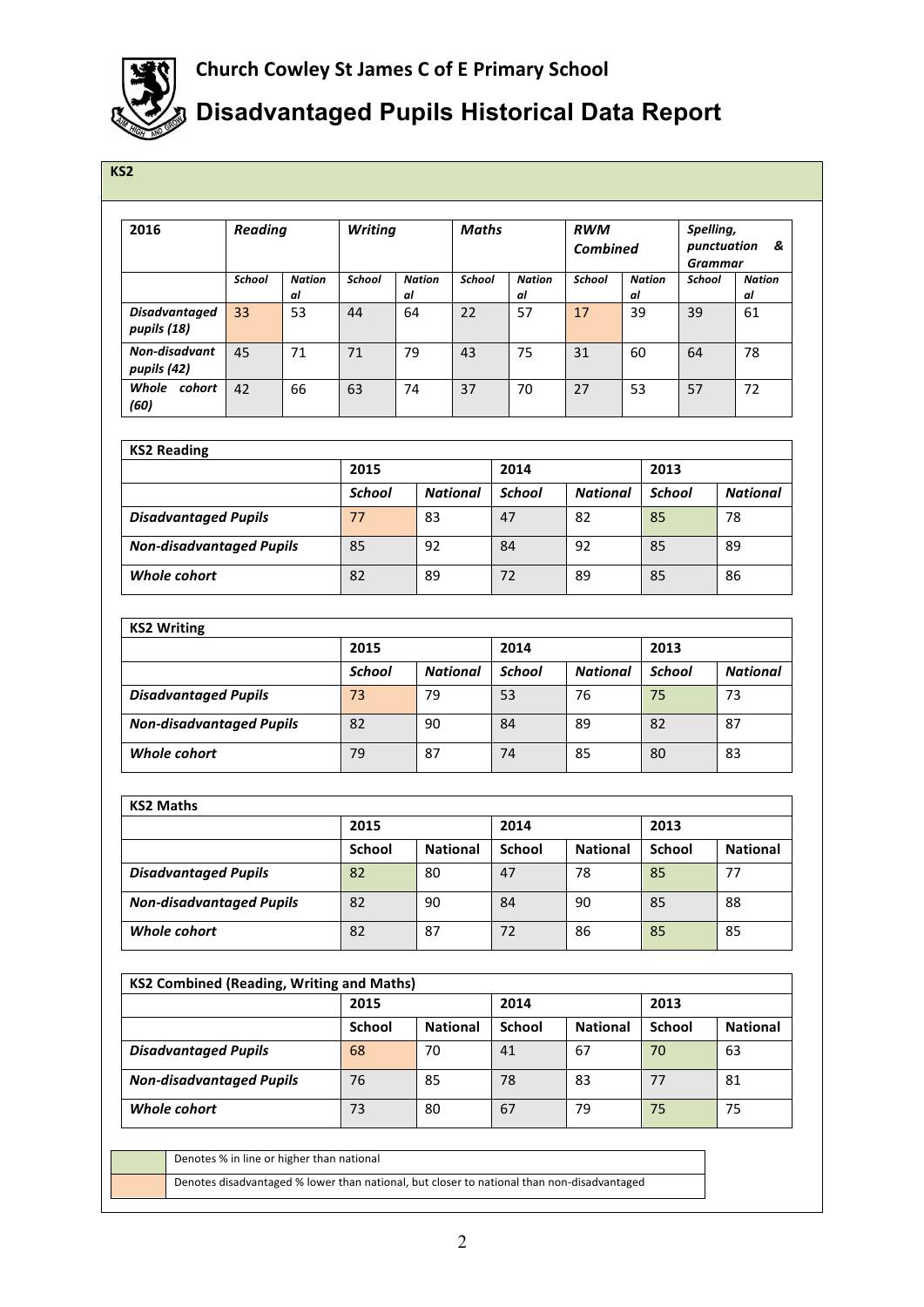

## **Disadvantaged Pupils Historical Data Report**

## **KS1 - KS2 Progress**

| 2016                                                  | <b>Reading</b>        |     |                      |            | <b>Writing</b>        |     |                         |     | Maths                        |     |                      |        |  |  |
|-------------------------------------------------------|-----------------------|-----|----------------------|------------|-----------------------|-----|-------------------------|-----|------------------------------|-----|----------------------|--------|--|--|
|                                                       | Disadvantaged<br>(18) |     | Whole<br>(56)        | Cohort     | Disadvantaged<br>(18) |     | Whole<br>Cohort<br>(56) |     | <b>Disadvantaged</b><br>(18) |     | Whole<br>(56)        | Cohort |  |  |
|                                                       | School                | Nat | <b>School</b>        | <b>Nat</b> | <b>School</b>         | Nat | School                  | Nat | <b>School</b>                | Nat | School               | Nat    |  |  |
| $L2b+:KS1$ &<br>exp<br>standard+<br>: KS2             | 5/15<br>$=$<br>33%    | TBC | 23/<br>$45 =$<br>51% | TBC        | 8/11<br>$=$<br>72%    | TBC | 33/<br>$38 =$<br>87%    | TBC | 4/13<br>$=$<br>31%           | TBC | 20/<br>$41 =$<br>49% | TBC    |  |  |
| L3:KS1 & or<br>greater<br>depth:KS2                   | $1/3 =$<br>33%        | TBC | 5/16<br>$=$<br>31%   | TBC        | 2/3<br>$=$<br>67%     | TBC | 4/9<br>$=$<br>44%       | TBC | 0/4<br>$=$<br>0%             | TBC | 0/9<br>$=$<br>0%     | TBC    |  |  |
| <b>Below</b><br>L2b<br>:KS1 & exp<br>standard:<br>KS2 | $1/3 =$<br>33%        | TBC | 2/11<br>$=$<br>18%   | TBC        | 0/7<br>$=$<br>0%      | TBC | 5/22<br>$=$<br>23%      | TBC | 0/5<br>$=$<br>0%             | TBC | 2/15<br>$=$<br>13%   | TBC    |  |  |

| <b>KS1 - KS2 Reading Progress</b> |                             |     |                       |     |                             |     |                       |     |                             |     |                       |     |  |
|-----------------------------------|-----------------------------|-----|-----------------------|-----|-----------------------------|-----|-----------------------|-----|-----------------------------|-----|-----------------------|-----|--|
|                                   | 2015                        |     |                       |     | 2014                        |     |                       |     | 2013                        |     |                       |     |  |
|                                   | <b>Expected</b><br>progress |     | More than<br>expected |     | <b>Expected</b><br>progress |     | More than<br>expected |     | <b>Expected</b><br>progress |     | More than<br>expected |     |  |
|                                   | Sch                         | Nat | Sch                   | Nat | Sch                         | Nat | Sch                   | Nat | Sch                         | Nat | Sch                   | Nat |  |
| <b>Disadvantaged Pupils</b>       | 95                          |     | 14                    |     | 82                          |     | 18                    |     | 90                          |     | 30                    |     |  |
| <b>Non-disadvantaged Pupils</b>   | 85                          | 92  | 27                    | 33  | 94                          | 92  | 42                    | 34  | 89                          | 89  | 51                    | 29  |  |
| Whole cohort                      | 89                          | 91  | 22                    | 33  | 91                          | 91  | 34                    | 35  | 89                          | 88  | 44                    | 30  |  |

| <b>KS1 - KS2 Writing Progress</b> |                             |     |                       |            |                      |            |                       |     |                             |            |                       |            |  |
|-----------------------------------|-----------------------------|-----|-----------------------|------------|----------------------|------------|-----------------------|-----|-----------------------------|------------|-----------------------|------------|--|
|                                   | 2015                        |     |                       |            | 2014                 |            |                       |     | 2013                        |            |                       |            |  |
|                                   | <b>Expected</b><br>progress |     | More than<br>expected |            | Expected<br>progress |            | More than<br>expected |     | <b>Expected</b><br>progress |            | More than<br>expected |            |  |
|                                   | Sch                         | Nat | Sch                   | <b>Nat</b> | Sch                  | <b>Nat</b> | Sch                   | Nat | Sch                         | <b>Nat</b> | Sch                   | <b>Nat</b> |  |
| <b>Disadvantaged Pupils</b>       | 86                          |     | 27                    |            | 88                   |            | 65                    |     | 95                          |            | 40                    |            |  |
| <b>Non-disadvantaged Pupils</b>   | 97                          | 95  | 30                    | 37         | 97                   | 94         | 50                    | 34  | 92                          | 93         | 54                    | 31         |  |
| Whole cohort                      | 93                          | 94  | 29                    | 36         | 94                   | 93         | 55                    | 33  | 93                          | 91         | 49                    | 30         |  |

| <b>KS1 - KS2 Maths Progress</b> |                             |     |                       |     |                             |     |                       |            |                      |            |                       |            |  |
|---------------------------------|-----------------------------|-----|-----------------------|-----|-----------------------------|-----|-----------------------|------------|----------------------|------------|-----------------------|------------|--|
|                                 | 2015                        |     |                       |     | 2014                        |     |                       |            | 2013                 |            |                       |            |  |
|                                 | <b>Expected</b><br>progress |     | More than<br>expected |     | <b>Expected</b><br>progress |     | More than<br>expected |            | Expected<br>progress |            | More than<br>expected |            |  |
|                                 | Sch                         | Nat | Sch                   | Nat | Sch                         | Nat | Sch                   | <b>Nat</b> | Sch                  | <b>Nat</b> | Sch                   | <b>Nat</b> |  |
| <b>Disadvantaged Pupils</b>     | 100                         |     | 27                    |     | 76                          |     | 35                    |            | 90                   |            | 25                    |            |  |
| <b>Non-disadvantaged Pupils</b> | 88                          | 91  | 24                    | 37  | 97                          | 91  | 42                    | 38         | 92                   | 90         | 36                    | 34         |  |
| Whole cohort                    | 93                          | 90  | 25                    | 34  | 91                          | 89  | 40                    | 35         | 91                   | 88         | 32                    | 31         |  |

Denotes % in line or higher than national Denotes disadvantaged % lower than national, but closer to national than non-disadvantaged